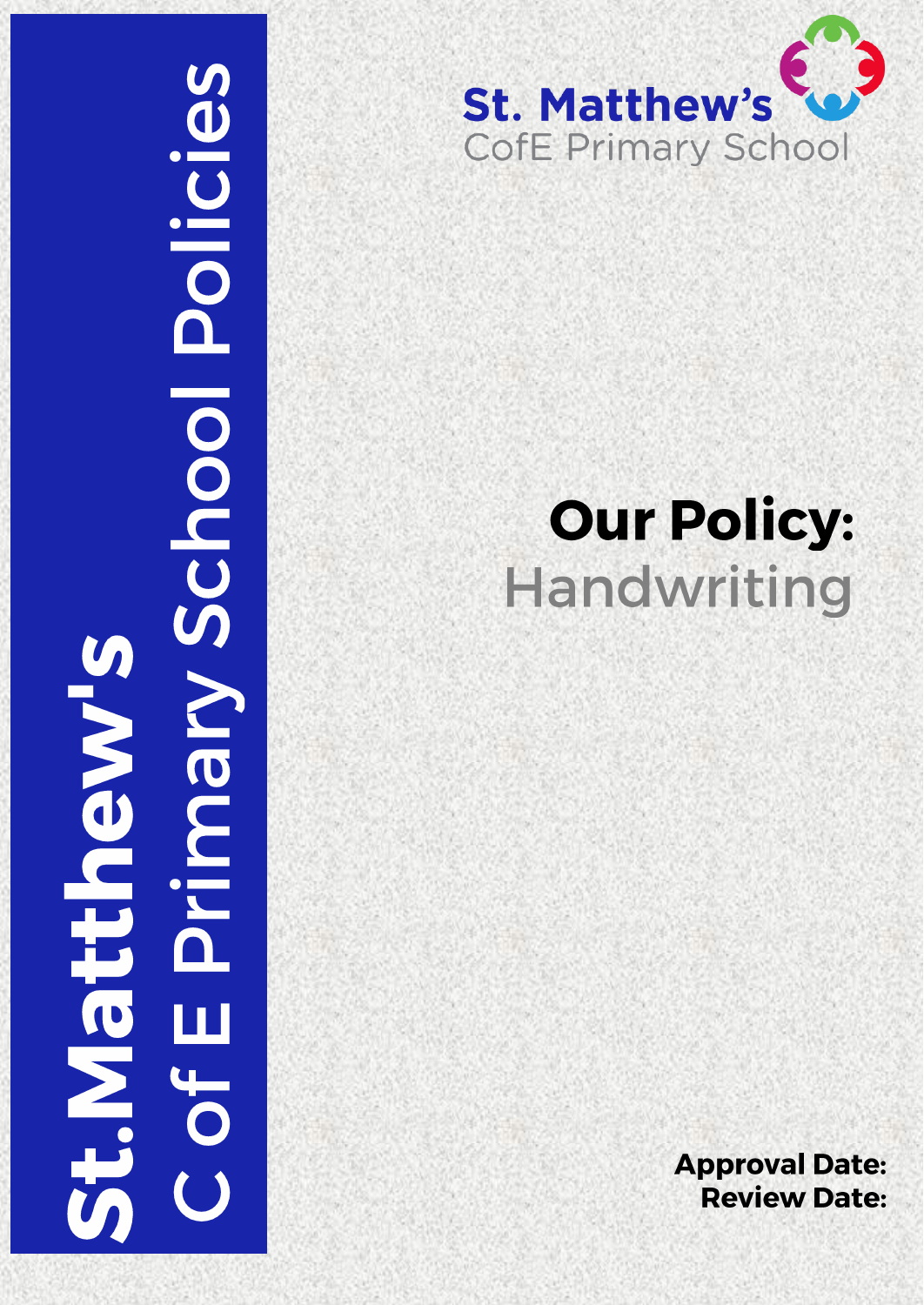# **Handwriting Policy**

The quality and fluency of a child's handwriting is often the basis on which performance judgements are made. We have high expectations that our children take pride and care in their written work which handwriting is a key part of. We aim for all our children to successfully develop their fine motor skills initially in EYFS and through to KS1 which will subsequently allow them to develop a fluent, joined handwriting style. The mastery of these skills will allow our children to quickly and clearly communicate their ideas in the written form.

# **Improving Handwriting at St Matthew's C.E. Primary**

To achieve the above goal, it is important that handwriting is planned for and learning objectives should be appropriately matched to the children's abilities.

#### *What does this look like at St. Matthew's?*

#### **EYFS**

- Children will use a range of tools to develop drawing lines and circles using gross motor skills e.g. swirling ribbons, batting balls, painting.
- Children will use a range of materials to develop fine motor skills e.g. wax crayons, markers, pencils, sponges, chunky brushes, cotton wool balls, shaving foam, finger paints, etc.
- Children will practice manipulative skills e.g. playing with constructions, threading and playing instruments.
- Children will use variety of tools and paper, indoors and outdoors for purposeful writing. e.g. role play, labelling, making cards.
- Children have access to a variety of materials/activities for handwriting, e.g. writing in sand or paint with a finger, making letters out of play dough, tracing letters on a partner's back or in the air.
- Children will be introduced to letters in line with their Read Write Inc (RWI) daily phonics lessons (5 x 30-minute sessions). Each letter has a handwriting phrase to help the children remember the formation.

#### KS1

- Across Year 1 and 2 (for those on the RWI scheme, children learn how to form letters effectively whilst learning their letter sounds according to the RWI scheme (4 x 1 hour sessions). Each letter has a handwriting phrase to help the children remember the formation.
- In Year 1, handwriting is further taught in 10-minute daily sessions throughout the week using the 'join – it' font following the Nelson scheme.
- In Year 2, handwriting is further taught in a longer 30-minute session weekly using the using the 'join – it' font following the Nelson scheme, alongside at least 2 days weekly practice time during Early Morning Task time.
- Children use leading strokes when writing to encourage the correct cursive writing formation. Then, when children are forming their letters correctly, they can begin to write cursive easily and fluently.

#### KS2

- In Year 3 and 4, handwriting is taught regularly throughout the week using the 'join  $-$  it' font following the Nelson scheme. At the teacher's discretion, teaching is either taught for 15 minutes 3 x a week or a longer 30 to 40-minute session with practice during Early Morning Task time dependent on the cohort's needs.
- In Year 5 and 6, handwriting lessons are taught at the teacher's discretion (dependent on the cohort's needs) and often involve small intervention group sessions for those children in need.
- Handwriting lessons follow the Nelson scheme (same as KS1) which links handwriting to common spelling patterns.

#### Whole School

 Across the school, teachers discuss handwriting and presentation in all subjects and have high expectations of our pupils.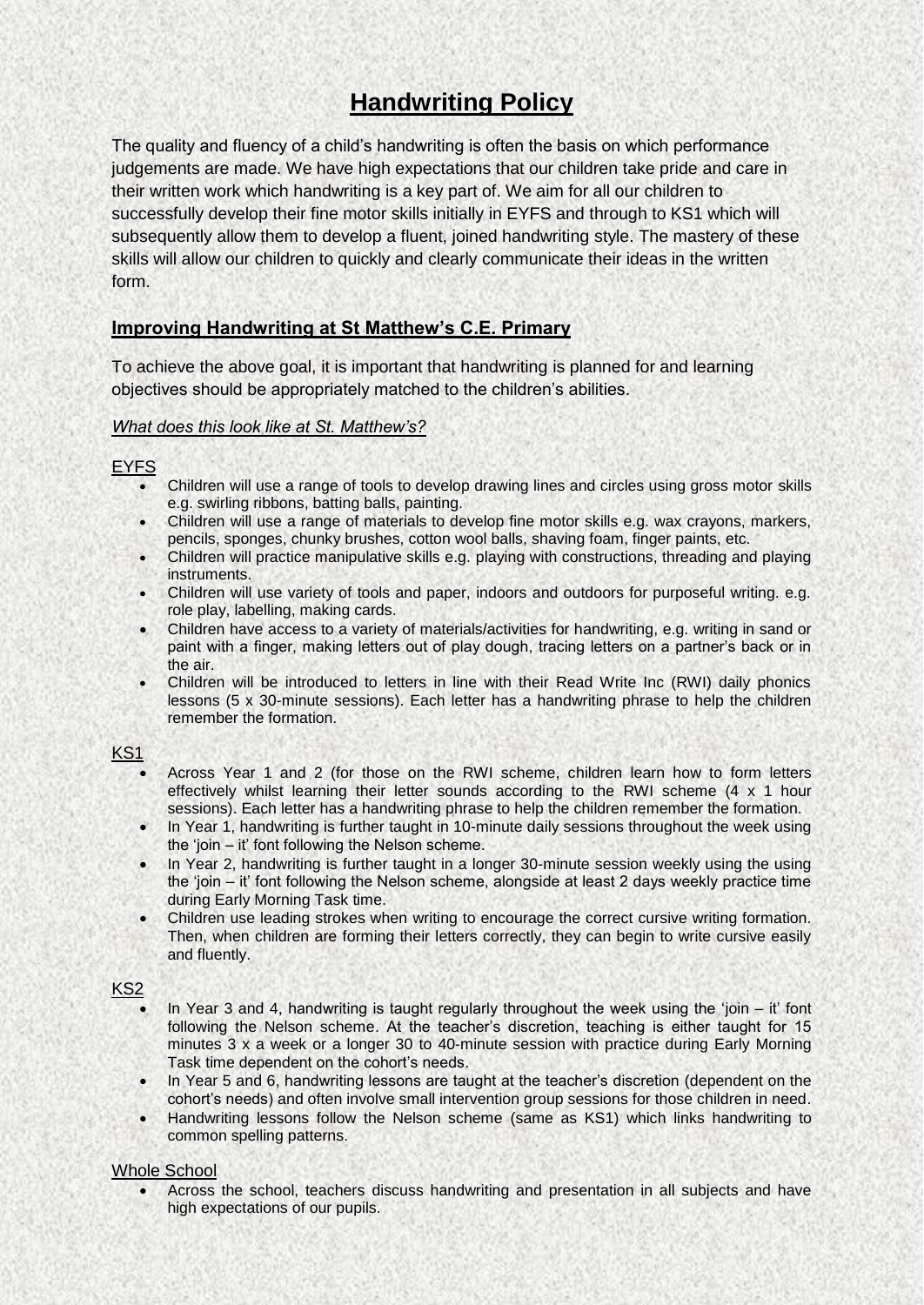- All staff model a fluent, joined handwriting style, on the board, on displays and in marking children's books, where age appropriate and following the programme.
- All staff are explicit about different types of handwriting, e.g. note-taking or published work and the presentation expected for all types of writing.
- Handwriting lessons are completed in the back of the children's English books to avoid disruption to the sequence of English lessons.

# **STRUCTURE OF HANDWRITING SESSIONS:**

Within handwriting lesson, teachers must model letter formation and joins accurately and precisely. Handwriting lessons are taught according to the Nelson scheme of work (join progression outlined below). Children are given opportunities to practise individually, in pairs or in small groups working towards independently following the model of handwriting demonstrated by the teacher.

#### *The order of the joins to be taught according to the following groups:*

- Group 1 (thirteen letters with exit flicks plus s) a, c, d, e, h, I, k, l, m, n, s, t, u,
- Group 2 (nineteen letters which start at the top of the x-height) a, c, d, e, g, I, j, m, n, o, p, q, r, s, u, v, w, x, y
- Group 3 (six letters which start at the top of the ascender) b, f, h, k, l, t
- Group 4 (five letters which finish at the top of the x-height) f, o, r, v, w
- The break letters (eight letters after which no join is made. Joins are not made to or from the letter  $z$ ) b,  $q$ ,  $j$ ,  $p$ ,  $q$ ,  $x$ ,  $y$ ,  $z$

#### *The 4 basic joins:*

- **1.** The first join from group 1 group 2 e.g. in, am
- **2.** The second join from group 1 group 3 e.g. ab, ch
- **3.** The third join from group 4 group 2 e.g. oa, wo
- **4.** The fourth join from group 4 group 3 e.g. wh, ob

#### *Gaining a picture of the needs of your class:*

Whilst teaching handwriting, and further meeting the handwriting needs of the class across the curriculum, teachers need to identify and understand the following to ensure they can successfully meet the needs of their learners.

- Who is left-handed?
- Who writes in a first language which writes from right to left?
- Who has difficulties with appropriate pencil grip?
- Who has difficulties with accurate letter formation?
- Which letters are the children having difficulty forming?

#### **PROMOTING GOOD WRITING BEHAVIOURS:**

#### *Seating and Posture:*

- The chair should be a comfortable height and the children should be able to put their feet on the floor.
- Children should be encouraged to sit up.
- To aid the flow of writing children should be encouraged to angle paper slightly and to use their non-writing hand to keep the paper steady.
- Left-handed children should be encouraged to sit to the left of their partners so they are not limited in space.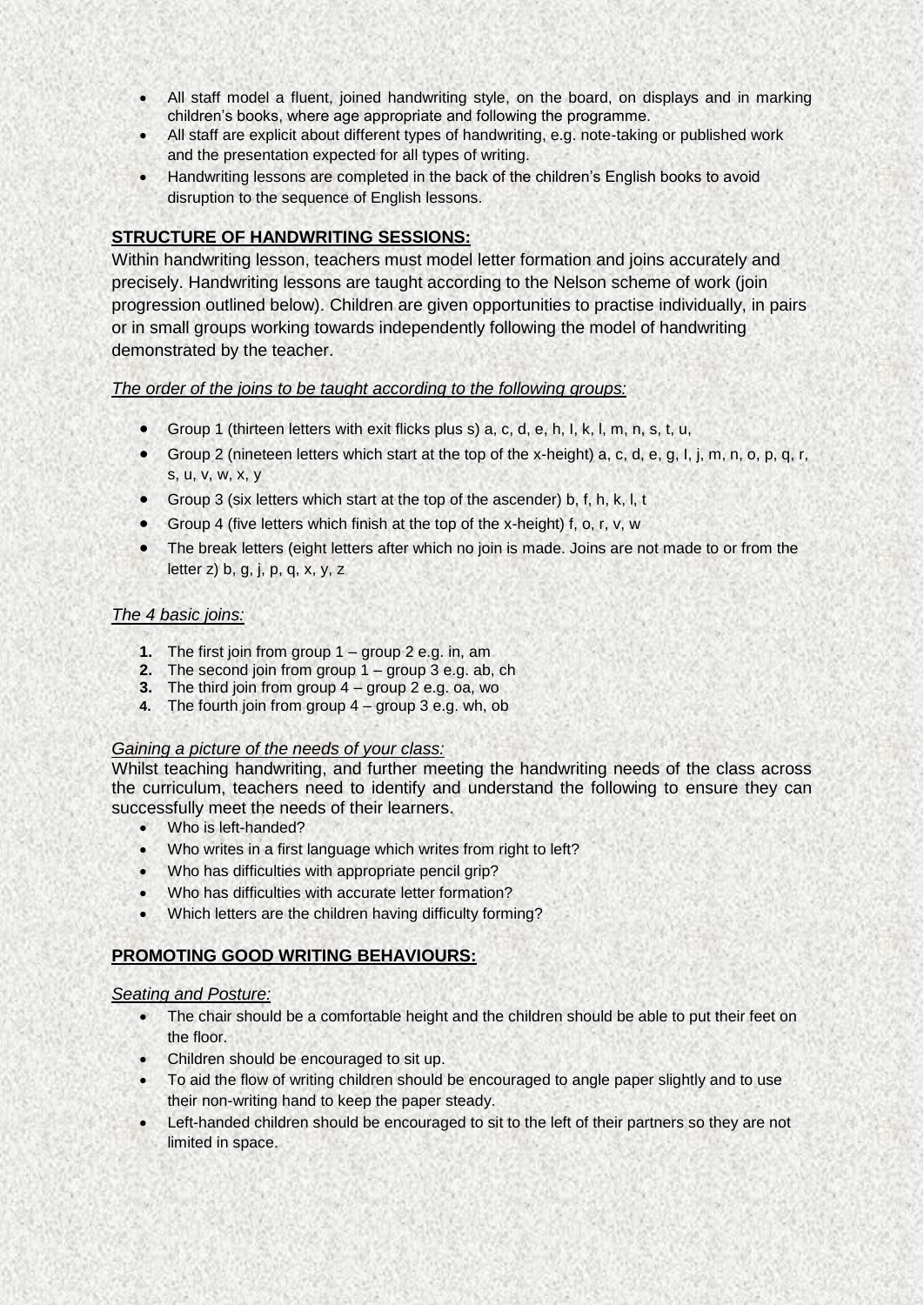# *Pencil Grip:*

Children should:

- Write with a pencil which is reasonably sharp.
- Be encouraged to use a tripod grip with their fingers about 3cm away from the point. Elastic bands could be used to show children where to place the fingers.
- For children who struggle with pencil grip or control then a tripod writing grip could be used.

| Left handers:                                                                                                                                                                                                                                                                                                                            | <b>Right handers:</b>                                                                                                                                                       |
|------------------------------------------------------------------------------------------------------------------------------------------------------------------------------------------------------------------------------------------------------------------------------------------------------------------------------------------|-----------------------------------------------------------------------------------------------------------------------------------------------------------------------------|
| Hold pencil lightly between thumb and forefinger<br>resting on the knuckle of the middle finger,<br>holding the pencil about 3cm from the nib.<br>The hand should be kept below the writing line.<br>$\bullet$<br>The paper should be tilted slightly to the right.<br>$\bullet$<br>Use the right hand to steady the paper.<br>$\bullet$ | Hold pencil lightly between thumb and forefinger<br>about 3 cm from the nib.<br>The paper should be tilted slightly to the right.<br>Use the left hand to steady the paper. |

# **USE OF A PEN**

All children in EYFS and KS1 use a pencil to write. From Year 3 onwards, if the children are joining their letters correctly and neatly, they will be awarded a 'pen licence' and will be able to use a blue pen for all schoolwork. In Years 5 and 6, it is expected that most children will be using a pen. Mistakes must be corrected by a neat line being drawn through the word (using a ruler). Pens are not used in Mathematics.

### **RESOURCES**

At St. Matthew's Primary we use the join-it cursive script as our main resource (using the format and structure of the Nelson scheme) and each year group has:

- Dry wipe boards and pens.
- Teacher whiteboards and flip chart paper for teacher modelling.
- ICT use Join it font for worksheets and IWB materials.
- The Join it Script can be given to parents at Parent's evenings and during Parent meetings.
- Handwriting practice will take place at the back of English books.

#### **TEACHER HANDWRITING**

- This needs to be neat, legible and joined from Y2 onwards.
- Use of a Green pen is required when marking children's work.
- Children are required to respond neatly to teacher marking in a purple pen when editing their work when they are using a pen. If the children are still using a pencil, they will correct their work in purple coloured pencils.

#### **SPECIAL EDUCATION NEEDS**

We aim to ensure all children can access and participate in their lessons. Children with SEN have individual education plans (IEPs) and personalised provision maps written by their class teachers. These target their specific, individualised needs to enable them to succeed in the classroom. This can include a range of strategies including differentiated work, specific daily/weekly programmes and/or extra support, in class, by teacher or class support.

Some children with identified SEN may have particular difficulties with handwriting, e.g.

- Dyspraxia may result in painstaking and poor handwriting.
- ADHD may result in rushed but inaccurate handwriting.